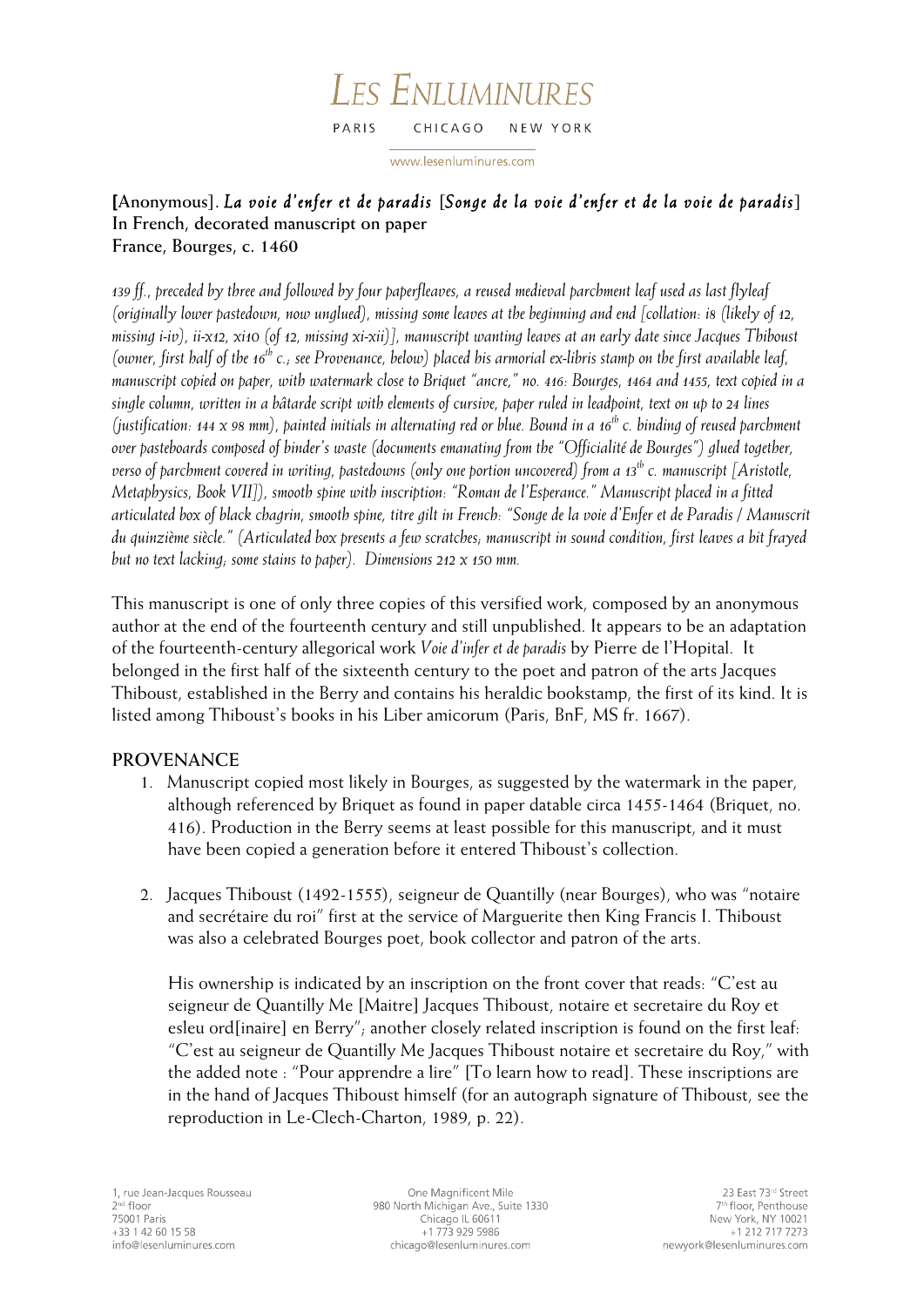In addition one finds two sixteenth-century armorial ex-libris stamps (reproduced in Boyer, 1859, pl. 2). Jacques Thiboust's arms are described as follows: "écartelé au 1 et 4 d'argent à la face de sable, chargé de trois glands d'or accompagné de trois feuilles de chêne de sinople, deux en chef, une en pointe; au 2e d'argent à une anille de moulin de sable (Dumoulin) ; au 3e d'or à deux perroquets adossés de sinople (Rusticat); et sur le tout d'azur à une étoile-comète d'or (Villemer)." Also found in the stamps are Thiboust's mottoes: "Ley et Regis" and "Qui voyt s'esbat." The same armorial stamps are found in other books having belonged to Thiboust, such as Bourges, BM, MS. 373, "Collection de pièces relatives à la fondation du collège de Sainte-Marie de Bourges et à la duchesse Jeanne de France, sa fondatrice" (1555) (f. 3). This armorial book stamp appears to be the earliest example of a French armorial book stamp. The stamps used by Thiboust are discussed by Arthur Rau, "The Earliest Extant French Armorial Ex-libris" in *The Book Collector,* Autumn 1961, pp. 331-332: the author provides another example of the ex-libris found in Jacques Thiboust's copy of *Le couronnement du roi Francois* [Paris, 1520] (Yale Univerity Library).

This exact manuscript is discussed by Le Clech-Charton (1989) in his discussion of the list of books that made up Thiboust's library: "Le dernier de ces ouvrage est un manuscrit du XVe siècle, intitule en réalité 'Songe de la voie d'Enfer et de Paradis,' qui porte l'ex-libris armorié de Thiboust l'un des premiers à avoir utilisé ce procédé. Il appartient aujourd'hui à une collection privée" [The last of his books is a fifteenthcentury manuscript entitled "Songe de la voie d'Enfer et de Paradis," that bears Thiboust's armorial ex-libris which he was one of the first to adopt] (Le Clech-Charton, 1989, p. 25).

- 3. Nicolas Xavier Fouvet, with an inscription found on the top of the first opening leaf: "Nicolai Xaverii Fouvet, 3io [tertio] idus maias 1718." In another hand, preceding the ex-libris, one reads "Roman de l'Esperance."
- 4. Comte de Rohan-Chabot-La Motte-Tilly, his armorial bookplate pasted on the upper pastedown (18th century).
- 5. Unidentified monogram "AK" pasted on the inside of the articulated box.
- 6. Manuscript sold in Paris, Hôtel de Drouot, 21 November 1969: "Choix de livres anciens, d'éditions originales romantiques et de grands illustrés modernes en reliures mosaiquées… ", Reims, commissaire-priseur; expert Mme J. Vidal-Mégret, no. 10.

### **TEXT**

ff. 1-139v, Anonymous. *La voie d'enfer et de paradis (Songe de la voie d'enfer et de la voie de paradis)* (wanting beginning), incipit, "[…] Et haulx palais ademesure / Coulourez de fine painture / Et de fin or cler reluisant [corrected : "et luisant"] / Ayeulx qui les regardent nuysant / Pres du palais estoit la tour / Fondée estoit par grant maistrise / Ung aigle d'or dessus assise…" ; explicit, "[…] [Esperance]. Esperance dist chose est voire / Tout preudon qui vit le doit croire / Vergongne est du chastel la portiere…" (wanting ending) [missing at the beginning verses 1-146 and an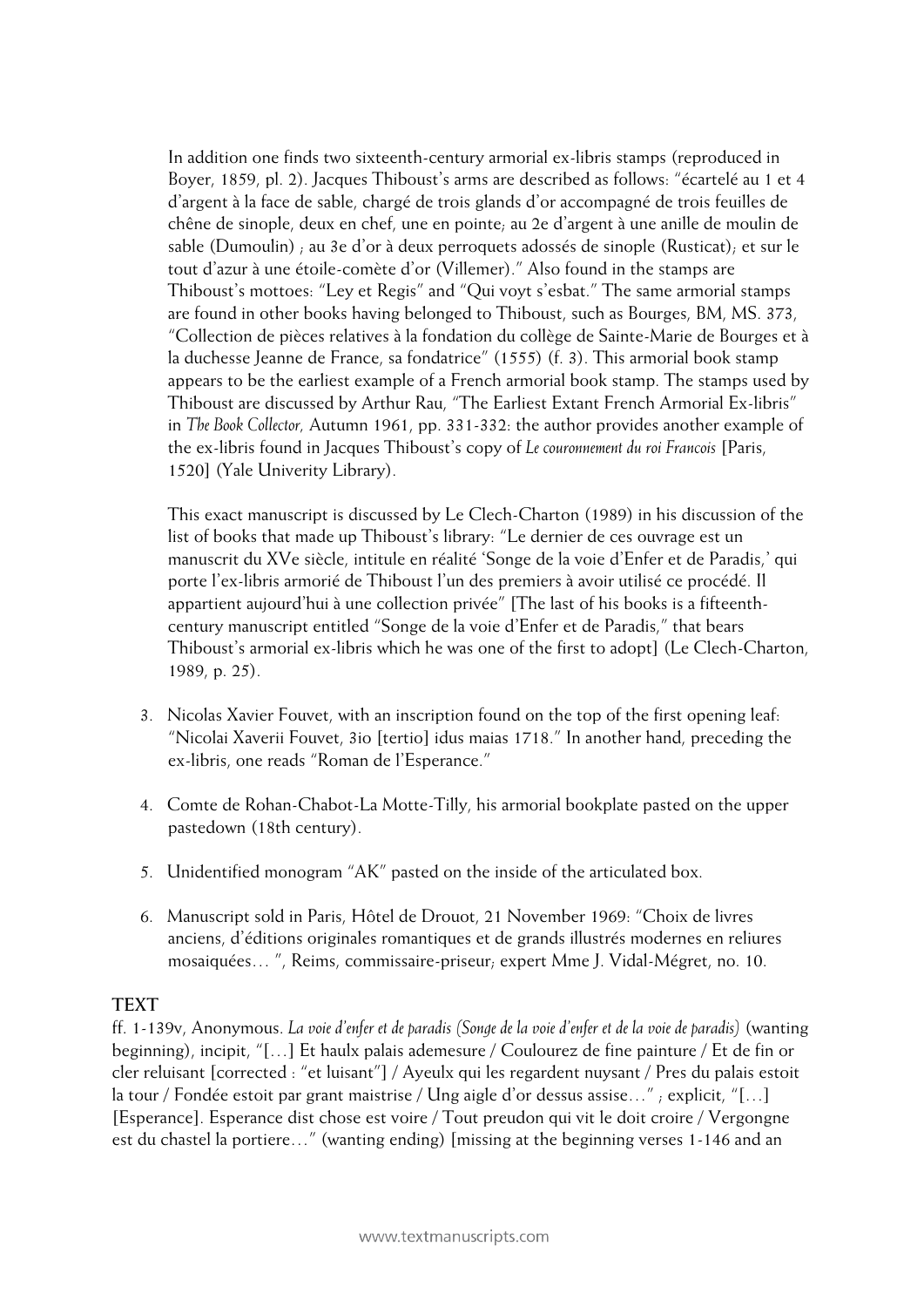undetermined number of verses at the end when confronted and compared with the text found in Paris, BnF, fr. 1051].

This manuscript contains one of only three manuscripts of a late (?) fourteenth-century work entitled either *La voie d'enfer et de paradis* or *Songe de la voie d'enfer et de la voie de paradis,* depending on the manuscripts. The other two extant codices are respectively Paris, BnF, MS fr. 1051 (complete in 8130 octosyllabic verses; illuminated and illustrated with miniatures) and Ghent, University Library, 352 (a fragment with only 1295 verses). This work appears to be an anonymous verse adaptation of the *Voie d'infer et de paradis* by Pierre de l'Hopital, a fourteenthcentury cleric from Artois or Picardie (on Pierre de l'Hopital, see Hasenohr and Zink, *Dictionnaire des lettres françaises*, 1992, pp. 1177-1178). It is christened "forme remaniée" by Thomas in the *Histoire littéraire de France (HLF)*, t. 36, "Anonyme, Auteur de la voie d'enfer et de paradis", p. 88: the work seems to have been composed in the later fourteenth century and hence our Thiboust manuscript is a later fifteenth century copy of the work. The original version of the poem (Pierre de l'Hopital) is known in the following four codices, respectively Paris, BnF, MS fr. 1543 (dated 1402), 7448 verses; Cambrai, BM, MS 176, 7394 verses; Paris, BnF, MS fr. 24313 (only 4320 verses) and St-Omer, BM, MS 752 (this manuscript provides the identity of the author Pierre de l'Hopital, but was unknown to Thomas, HLF, t. 36). Both the original version and the present adaptation (forme remaniée) are unpublished. There is also a theatrical version ("forme dramatisée") found in Paris, BnF, MS fr. 1534, entitled "Speculum mondialle." In the original poem by Pierre de l'Hopital, internal historical references point towards a date of composition after 1315 (reference to the martyrdom of Enguerrand de Marigny): these historical references are also found in the adapted version, but cannot be used to date the adaptation, since it is obviously a later early fifteenth century work. In addition, the adapted version no longer contains the "picardismes" found in the original poem. The adapted version seems instead to be redacted in Central France (A. Thomas suggests "Orléanais" in *Histoire littéraire de la France*, t. 36, p. 97).

The title found in the Ghent manuscript sums up the subject of the work: "Du clerrc qui vouloir aller en Enfer et puis aprez se repenti." [Of the cleric who wanted to go to Hell and after repented]. It is an example of works which often bore similar titles and belong to the rich vein of allegorical and visionary literature of the fourteenth century (see Owen, *The Vision of Hell. Infernal Journeys in Medieval French Literature* (1970)). It is within the frame of a dialogue and dream that the anonymous author traces the way (voie) which leads to Hell and to the corporal punishment which awaits the sinner there, as well as the road which leads to Paradise with its delights and happiness. In a dream, the cleric is guided by Desesperance and visits the Seven Deadly Sins. The cleric is saved from the flames of Hell by Hope and is brought to the Eternal Father after having encountered the virtues. Nonetheless the cleric is condemned to a life of penitence.

This particular text, unpublished, is an example of the genre coined as "Voies du paradis," a title common to a number of distinct works, not always well-distinguished. Hasenohr and Zink (1992) have listed the known and different works that bear very similar titles and share common features or content. To quote only a few, there is a work long attributed (erroneously?) to Raoul de Houdenc, the first writer to have allegorized a journey through life and death; Rutebeuf, who composed circa 1265 a *Voie de Paradis*; Baudoin de Condé (13th c.), *La Voie de Paradis*; Jehan de la Mote, *La Voie d'enfer et de paradis* [c. 1340] (see Pety, 1940); of course also, one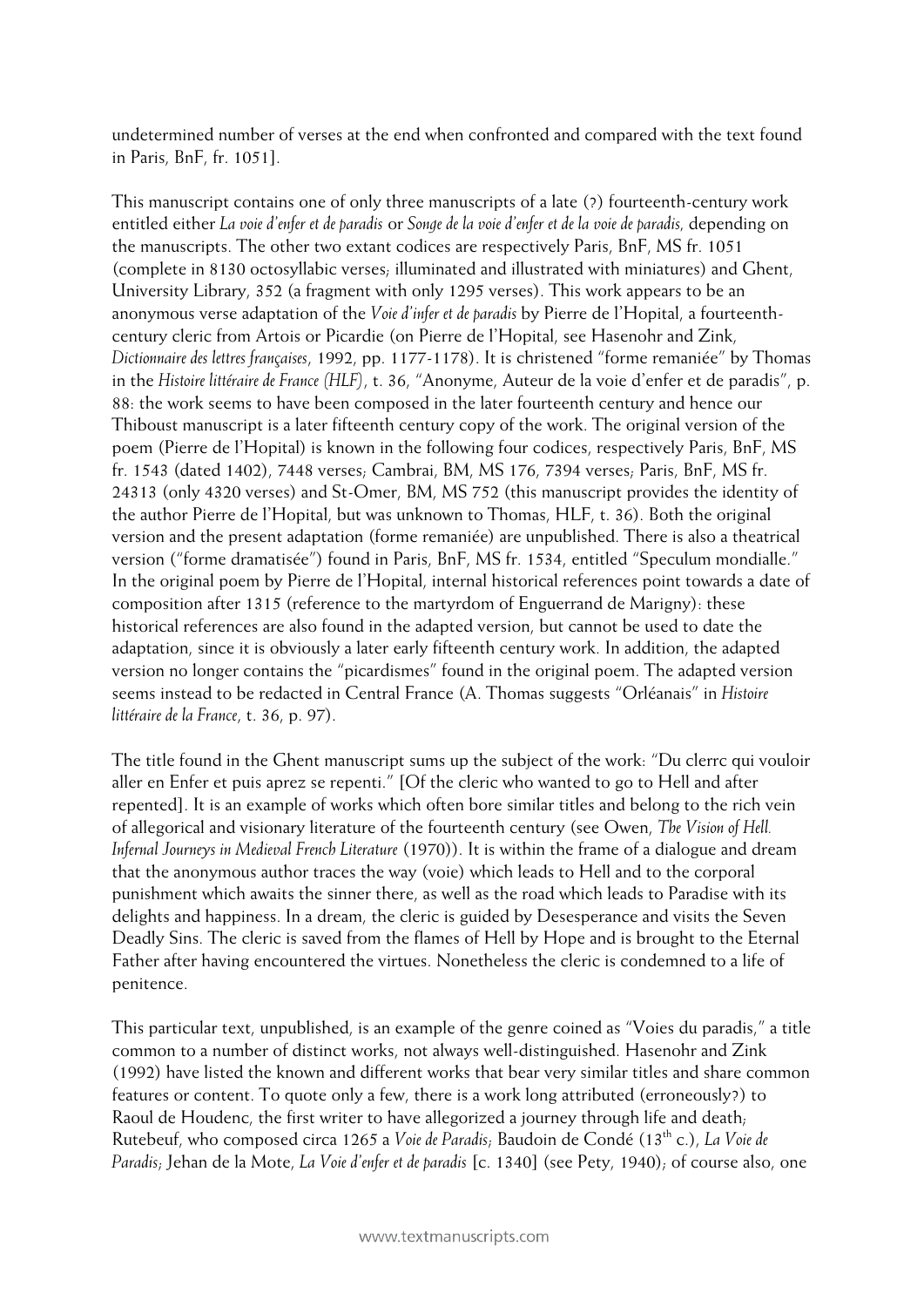should quote Guillaume de Deguileville and his *Pèlerinage de l'âme* which tells of the soul's visit to the different regions of the Otherworld. Our particular version is described as Anonymous (see Hasenohr and Zink, "Voies du paradis", no. 4, 1992, pp. 1490-1491). The most complete manuscript (Paris, BnF, MS fr. 1051) was accounted for by A. Thomas, "Anonyme auteur d'une *Voie de Paradis* en prose française" (*Histoire littéraire de la France*, t. 36 (1927), pp. 86-100).

During the Middle Ages, preoccupation with death and the world beyond the grave was a subject of great concern. There came into existence a literature of these invisible worlds, Hell and Heaven, filled with visions and dreams (Pety (1940) puts forth the term "literature of the invisible"). This florescence of visionary literature coincides with the development of allegorical poetry, such as the present text. The moral conflict between virtues and the choices one made was portrayed either as a battle (of the *Psychomachia* type) or as a journey upon which the traveller may be subject to temptations and vices, but during which the traveller could also triumph and encounter virtues that fortified him.

In addition to its textual interest, the present manuscript boasts illustrious early provenance, as it was owned and cherished by Jacques Thiboust, the celebrated Bourges poet and patron of the arts. Jacques Thiboust was born in Bourges in 1492 and trained as a jurist, later at the service of first Francis I, King of France, and his sister, Marguerite de Valois, duchesse d'Alençon et de Berry, future Queen of Navarre. Although he bore the title "notaire et secrétaire du roi," he is rather remembered for the literary circle he founded and headed in Bourges. He married Jeanne de La Font in 1521, a woman of great beauty, character and wealth: she was both celebrated as a muse and woman of learning by her contemporaries. She died in 1532 and was buried in the Church of Quantilly, where Jacques Thiboust would also join her in 1555.

The literary circle animated by Thiboust gathered members of the "chancellerie" (Chancery), students of the prolific university of Bourges, but also people of commerce, doctors and local clerics. Amongst the people who frequented Thiboust's literary circle, there were Guillaume Bochetel, Jacques Le Roy, and the poets François Habert and Clément Marot. As a unique and original figure – both patron and poet – Jacques Thiboust was first studied by H. Boyer (1859). There is portrait of him as a young man of 24 years of age by Clouet (see Le Clech-Charton, 1989, p. 18). We know of his existence through a number of manuscripts that are administrative (land records or "terriers") relative to his Chateau de Quantilly, near Bourges (Bourges, AD du Cher, G 61 and E 108; Paris, BnF, MS fr. 32954). The friendship and intellectual emulation between members of this circle of "berrichon erudites" is well exemplified by the exchange and gift-giving of books between members. For instance, there is a manuscript of the *Antiquités judaiques* by Flavius Josèphe that once belonged to Thiboust's library that was given to Guillaume Bochetel (secrétaire des finances du roi) in 1543 (Paris, BnF, MS fr. 15427). There is an interesting *Liber amicorum* that belonged to Thiboust (Paris, BnF, MS fr. 1667), in which one finds the list of his library, in which the present manuscript figures well recorded (see Provenance, above).

Finally, it appears that Thiboust fostered an interest in otherworldly themes and *ars moriendi* as his library contained works such as "Supplication aux vivans, de la partie des trespassés dont les ames sont en Purgatoire"; "Triollet exortatif pour esmouvoir les vivans a prier Dieu pour les trespassés" (Le Clech-Charton, 1989, p. 25). He also harboured an interest in theatrical works. He copied a work entitled "Relation de l'ordre de la triomphante et magnifique monstre du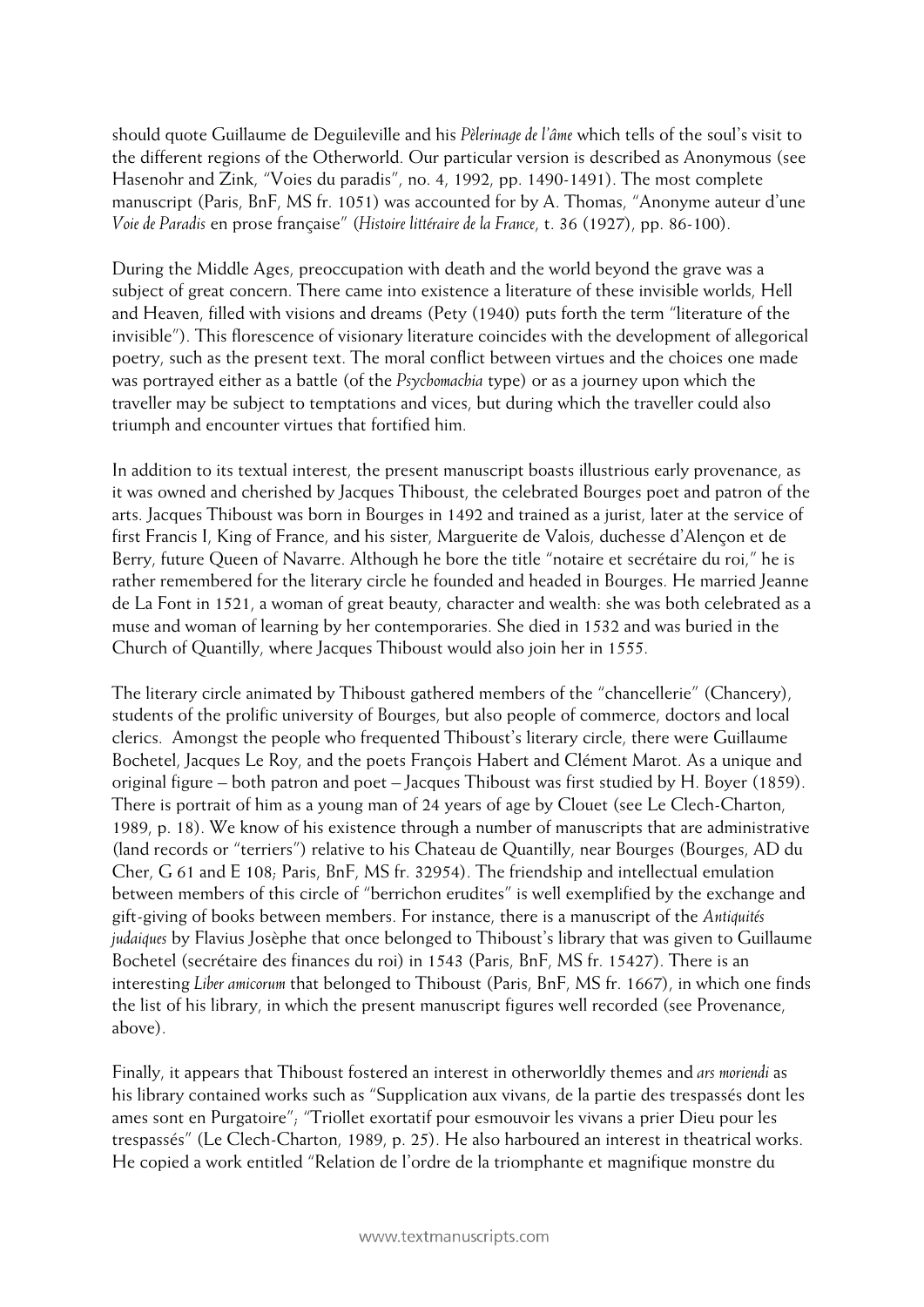mystère des SS. Actes des Apostres…ouvrage inédit de Jacques Thiboust, seigneur de Quantilly" (Bourges, 1836). We mention this work here because the present *Voie d'enfer et de paradis* (*Songe de la voie d'enfer et de la voie de paradis*) is in a dialogued format that owes a lot to mysteries and theatrical works that interested Thiboust. There are spaces left between dialogued sections of the text of the *Voie d'enfer et de paradis* (*Songe de la voie d'enfer et de la voie de paradis*), that were likely meant to be filled by rubrics, never executed. Instead a later hand (Thiboust?) noted in the margin guide-words identifying the different personae: "L'acteur"; "Paresse"; "Desperance"; "Cruaulté". Might this manuscript have been used in a context of theatrical representation of some sort, a genre Thiboust equally affectioned?

#### **LITERATURE**

Bar, F., G. Hasenohr, G. Keith and A. Micha. "Voies de paradis," in *Dictionnaire des lettres françaises: le Moyen Age*, Paris, 1992, pp. 1489-1491.

Boyer, H., *Un ménage littéraire en Berry au XVIe siècle. Jacques Thiboust et Jeanne de La Font*, Bourges, 1859, p. 54-69.

Boistard, M.-J. "Collection de pièces relatives à la fondation du collège de Sainte-Marie de Bourges et à la duchesse Jeanne de France, sa fondatrice," *Jeanne de France (1464-1505) duchesse de Berry, fondateur de l'ordre de l'Annonciade*, Bourges, Bibliothèque municipale, 2002, pp. 93-95.

Catach, N., *L'orthographe française à l'époque de la Renaissance*, Genève, 1968, pp. 51-60 [On Thiboust].

Diekstra, F. N. M. ed. *The Middle English "Weye of Paradys" and the Middle French "Voie de Paradis":* A Parallel-Text Edition by F. N. M. Diekstra, Leiden, 1991.

Le Clech-Charton, S. "Jacques Thiboust, notaire et secrétaire du roi et familier de Marguerite de Navarre: amitiés littéraires dans le Berry du «Beau seizième siècle," in *Cahiers d 'Archéologie et d'Histoire du Berry. Publication de la Société d'Archéologie et d'Histoire du Berry,* no. 96, mars 1989, pp. 17- 28.

Michaud-Fréjaville, F. "Du passé ne pas faire table rase: Jacques Thiboust, seigneur et feudiste," *Jus littera. Bourges à la Renaissance, hommes de lettres, hommes de lois*, dir. Stéphan Geonget, pp. 367-380.

Michaud-Fréjaville, F. "Tradition et modernité en Berry : Jean Rogier et Jacques Thiboust dans leur jardin de Quantilly (1503-1526)," in Girault, P.G. (dir.), *Flore et jardins. Usages, savoirs et représentations du monde végétal au Moyen Âge*, Paris, 1997, pp. 51-74 (Cahiers du Léopard d'Or, 6).

Owen, D. D. R., *The Vision of Hell: Infernal Journeys in Medieval French Literature*, Edinburgh and London, Scottish Academic Press, 1970.

Paris, P., "Notice d'un manuscrit de la Bibliothèque nationale, portant le n° 7337<sup>5</sup>, et renfermant le *Songe de la voie d'enfer et de la voie de paradis*," *Bulletin du bibliophile*, 9 (1849-1850), pp. 20-29.

Pety, Sister M. Aquiline. *La voie d'enfer et de paradis: An Unpublished Poem of the Fourteenth Century by Jehan de la Mote*, New York, 1969.